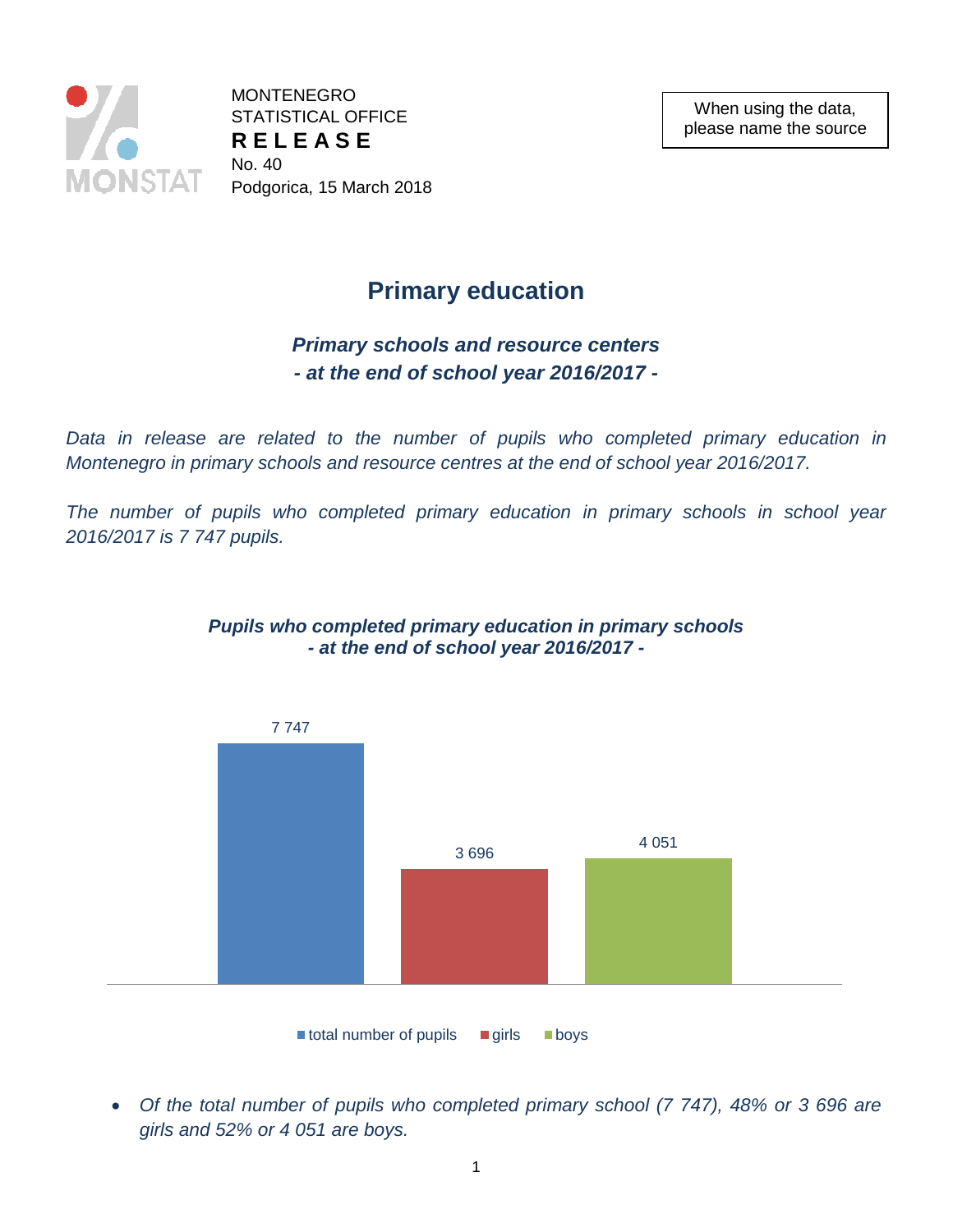

#### **Pupils with special educational needs who completed primary education - at the end of school year 2016/2017 –**

- *Primary education pupils with special education needs (in regular classes and special classes) completed 83 pupils. Of that number, the girls are 33 (40%), while 50 boys (60%).*
- *75 pupils with special educational needs completed primary education in regular classes of primary schools, 8 in special classes of primary schools.*